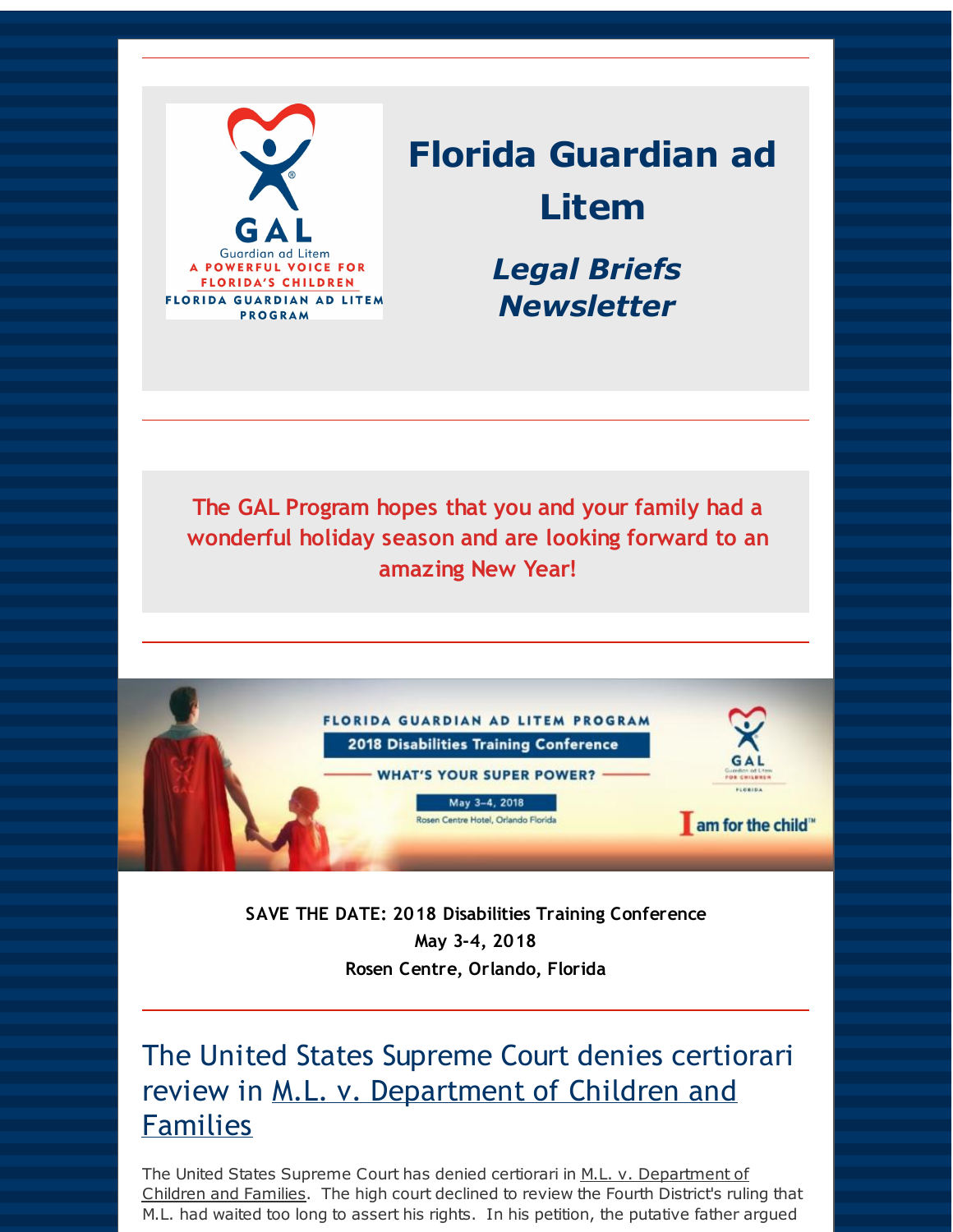that his due process rights had been violated by application of the Florida paternity statutes and the case law interpreting them. He was joined in that argument by Florida's Children First, The National Center on Adoption and Permanency, The North American Council on Adoptable Children, The Children's Law Center of Minnesota, Kansas Appleseed, The Youth Law Center, Advocates for Children and Youth, and Attorney Richard F. Joyce as amici curiae. The amicus brief argued for due process rights not only for "a natural father who is actively seeking to prove his fitness to have a relationship with his child" but for "all parents" as well, suggesting biological parents must have notice and an opportunity to be heard regardless of the relationship they have with their children or the steps they have taken to establish the relationship with their child. The Guardian ad Litem Program filed the sole response, arguing that heightened due process requirements for putative fathers was neither constitutionally required nor in the best interests of children-J.L. in particular. The high court's rejection of the petitioner's writ and the argument from the amici paved the way for his adoption. *M.L. v. Dep't of Children & Fams*., 227 So. 3d 142, 146 (Fla. 4th DCA 2017), *certiorari denied*, 2017 WL 6271691, U.S.Fla., Dec. 11, 2017

**Read the [Opinion](http://r20.rs6.net/tn.jsp?f=001hOtncbYzkS2ab3wSqAd_hpYDzfl0Vt9HC0xawLBxJTclWGDt2fxpypURvFa9naPgaUTOkax16B8buwUokoK7JVIgN1rlMU23Y1kkVepEocSADVoFrH_nu_LqJEKIiAMG4R_cRrPlrp0f3csrJCMPUn3vb0XRZDskF_Fj_Cpfx8Q4H51OwGJM6YB1nhZz4Kx7DuPtYJcZwyEKyY_j_SUNLqEijtJFLG7K-VWGnoke5dafKebkOF_JiA==&c=&ch=)**

ADOPTION INTERVENTION AND BEST INTEREST OF CHILD-Transfer of custody to prospective adoptive parents under the Adoption Intervention Statute requires a best interest analysis considering all factors enumerated in section 63.082(6)(e) of the Florida Statutes.

W.K. v. Department of Children and Families, --- So.3d ---- (2017); 42 Fla. L. Weekly D1909, 42 Fla. L. Weekly D2043

The child was sheltered two months after birth and placed with foster parents. During the pendency of a petition to terminate parental rights, the mother executed a surrender and consent to adopt with Adoption by Shepherd Care ("ASC"), an adoption agency. The father also surrendered his rights to the Department. ASC intervened in the dependency case and filed a motion to transfer custody of the child to the prospective adoptive parents chosen by the mother. The trial court granted the motion to transfer custody of the child to the prospective adoptive parents.

The foster parents and the guardian ad litem program ("GAL") appealed the order transferring custody of the child, arguing that is was in the child's best interest to remain in the custody of the foster parents and to be adopted by them. The Fourth DCA dismissed the foster parents' appeal for lack of standing and affirmed the order below, finding that competent substantial evidence supported the trial court's decision.

The DCA originally rendered an opinion that incorrectly held that parents possess a fundamental right to choose the permanent adoptive placement for their children, rather than only a statutory right to participate in permanent adoptive placement proceedings per section 63.082(6)(e) of the Florida Statutes. In so holding, the Court improperly placed greater weight on a parent's choice than the other factors enumerated in section 63.082(6)(e). However, based on the GAL's Motion for Rehearing, the Court substituted the original opinion and corrected the erroneous language. In its substituted opinion, the DCA explained that under section 63.082(6) (d) of the Florida Statutes, if a court determines that the prospective adoptive parents are qualified to adopt the child and that the adoption is in the best interests of the child,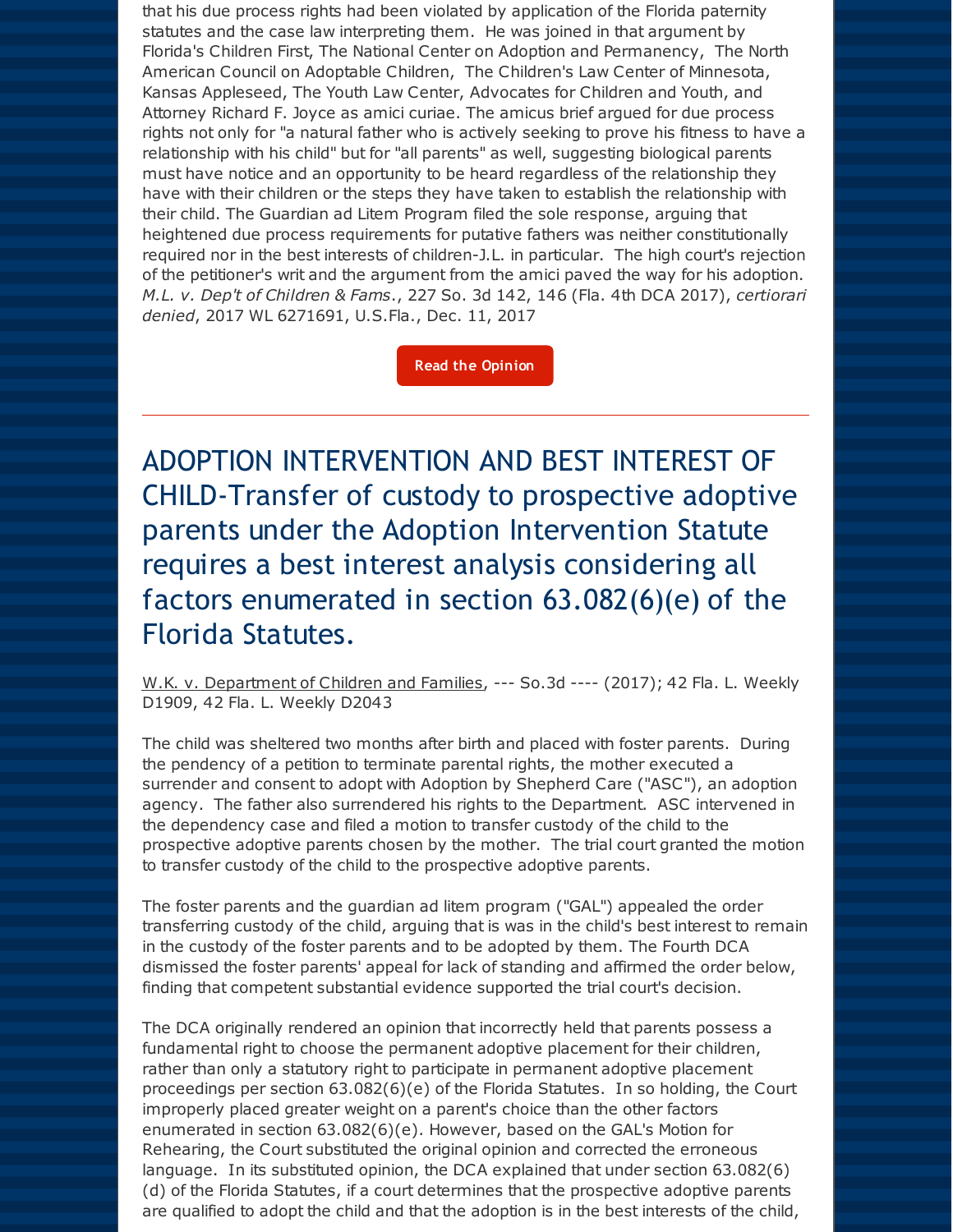the court shall promptly order the transfer of custody of the minor child to the prospective adoptive parents.[AJ1] The Court then discussed the factors in determining the best interest as enumerated in section 63.082(6)(e) of the Florida Statutes, and noted that the mother's right to choose the adoptive family was but one of the factors in the statute. Concluding that trial court's findings were supported by competent substantial evidence in the record, the DCA affirmed the trial court's decision.

http://www.leg.state.fl.us/statutes/index.cfm? [App\\_mode=Display\\_Statute&Search\\_String=&URL=0000-](http://r20.rs6.net/tn.jsp?f=001hOtncbYzkS2ab3wSqAd_hpYDzfl0Vt9HC0xawLBxJTclWGDt2fxpyklEvgkoLWPCNJ9TKYk8giQSBuPMeXrvUaoQsWvjgp8BcpkVdZPd1CNDVDjZH8gChdw2HKcdgyMYhnjL5NxEEcULYbbXM-UyxxX_7SdfGuK6yUkj56V7yrNuYxXffmqVrByCNdxd5JxZg6AJIV71Y8DgvTox0SMaPrBRiULLg-ux7c-YXFPbIWfKwSrDQDDZHesmBYXolndktB5TzuJMpd27lNwYVyKAJZvxizJpn5tYridYhOGgnh66hlzy0bcHJFwsanL5Om4t1fKxxBHLPqSrw4hMEzZmkw==&c=&ch=) 0099/0063/Sections/0063.082.html

**Practice Tips:** Florida Statute § 63.082(6) permits intervention in a dependency case where parental rights have not been terminated and parents have executed a consent for placement with qualified adoptive parents. In these cases, courts must not only ask whether a parent's chosen adoptive placement is appropriate, but also whether that choice is actually in the best interest of the child.

The Florida Legislature revised section 63.082(6)(e) in 2016 to ensure all children subject to that statute receive the same best interests' consideration by the court as any other child in the Chapter 39 dependency system. Subsection (6)(e) enumerates the factors the court should consider when determining whether a transfer of custody meets the best interests of child. All eight factors should be considered when relevant, and no one factor should be given more weight than the others.

**Read the [Opinion](http://r20.rs6.net/tn.jsp?f=001hOtncbYzkS2ab3wSqAd_hpYDzfl0Vt9HC0xawLBxJTclWGDt2fxpyklEvgkoLWPC7409SGxw59CFcDmRIcI3uIDaGnpFl9pTRChQfjWhH4yTz20Pk7Lj7gFwAI0mn5LH51G1lars35BmlH_rD0C0B957BaItCAzgxj23HbUkk8plSdbP9xw-8LT8gjdUjumirmVrte1py-Xr5phI0XSVsYlSSehfZzVYL-fwS_cMVsUl6Rcjy-4UhA==&c=&ch=)**

§39.806(1)(c) AND LEAST RESTRICTIVE MEANS-the trial court's findings that additional services would be futile was sufficient to establish least restrictive means. Court order denying TPR reversed and case remanded for findings regarding the Manifest Best Interest factors.

R.W. v. DCF & GAL v. R.A.D. & R.W., 2017WL5041968 (Fla. 5th DCA Oct. 31, 2017) [5D17-2010, 2012, 2027, cons.]

After a hearing on a petition to terminate parental rights, the trial court concluded that the Department proved grounds for termination against both parents under section  $39.806(1)(c)$  (continuing involvement threatens, irrespective of services) and section 39.806(1)(l) (three or more removals caused by parent), and against the mother under section 39.806(1)(j) (chronic substance abuse), of the Florida Statutes (2017). However, the court denied the TPR petition based on failure to satisfy the least restrictive means test, and adjudicated the children dependent. On appeal, the Fifth DCA found the trial court misconstrued the least restrictive means test, specifically as it applied to section  $39.806(1)(c)$ .

After recounting the trial court's factual findings about the parents' lengthy history with the Department, the prior provision of six case plans to the mother and four to the father, and the repeated findings that additional services would be futile as to these parents, the DCA held that the trial court's legal conclusion that the least restrictive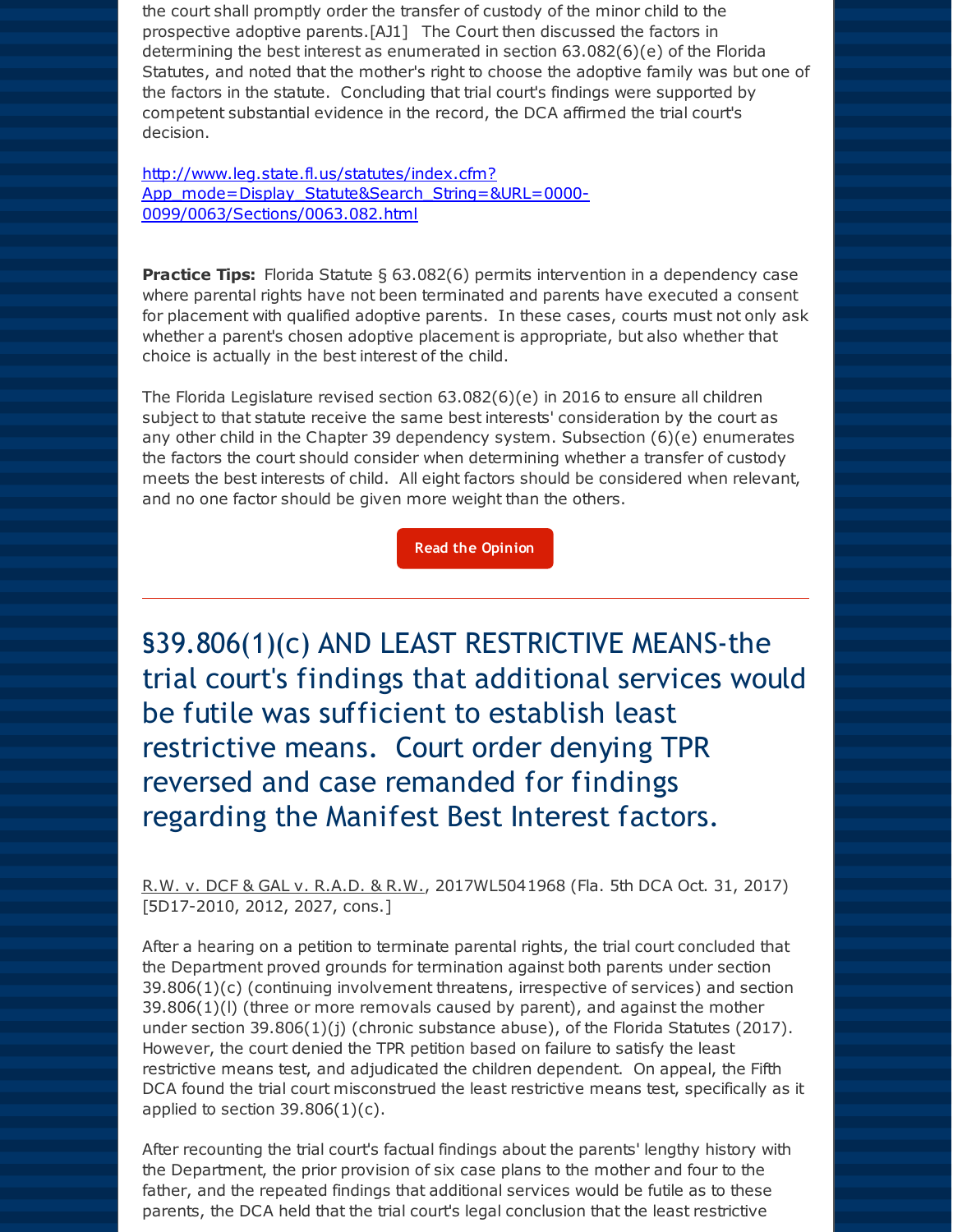means test required the parents be given a case plan was inconsistent with its findings that there was no reasonable basis to believe the parents would improve, and was contrary to Chapter 39 and prevailing case law.

The DCA recognized that while least restrictive means ordinarily requires the provision of a reunification case plan, no case plan is required where, as here, the trial court determines that termination is proper pursuant to section  $39.806(1)(c)$ , in addition to other subsections listed in § 39.806(2), Fla. Stat. (2017). The DCA concluded that that termination in this case, without the use of a case plan, was the least restrictive means to protect the children and remanded the case for manifest best interest findings.

**Practice Tip:** In its opinion, the DCA essentially adopted the least restrictive means argument advanced by the GAL and concluded that where the Department (petitioner) proves grounds pursuant to  $39.806(1)(c)$ , they thereby prove that termination is the least restrictive means to protect the children from serious harm.

**Read the [Opinion](http://r20.rs6.net/tn.jsp?f=001hOtncbYzkS2ab3wSqAd_hpYDzfl0Vt9HC0xawLBxJTclWGDt2fxpyklEvgkoLWPCd-pQ_fZ0usaAMKOqZEmRUwqOaQOaxYGaES-1wWGxP83D9M-QGwlt9g6tG82nSeaeOKekkVkFjKPMe8jiqTxW4XIDVB2HwPOefecochmSxDwEvGV9pRexCfAjs7j9_AjcqU0WzctqEOnfgW_RtHEvo1f8EMSN_Qy82inCBe7L1y_BbOjt0qfaEw==&c=&ch=)**

§39.806(1)(c) AND FUTILITY-termination of father's parental rights order reversed where the Department did not offer evidence to establish that the provision of mental health and substance abuse services to father would be futile.

C.W. v. Department of Children and Families, 2017 WL 4844895 (Fla. 1st DCA Oct. 27, 2017)[1D17-2696]

In another recent opinion addressing section  $39.806(1)(c)$  as grounds for terminating parental rights, the First DCA reversed the trial court's order terminating father's parental rights based on the Department's concession of error.

The trial court terminated father's parental rights based on section  $39.806(1)(c)$ ; however, father was not offered any services to address his mental health or substance abuse issues, and the Department did not offer any evidence to establish that the provision of such services would be futile. No other grounds for termination were plead in the petition, nor proved at trial.

**Practice Tips:** To avoid unnecessary delays to permanency, any and all relevant grounds that exist in a case should be pled in a petition to terminate parental rights and proved at trial.

**Read the [Opinion](http://r20.rs6.net/tn.jsp?f=001hOtncbYzkS2ab3wSqAd_hpYDzfl0Vt9HC0xawLBxJTclWGDt2fxpyklEvgkoLWPCIXyufbOcUUE3qKpNJtQwlSIPuzfWgnAJ3frHjUYykPbEj68wH2-LH6kXJy6vxtl9LllfwzvTLGQbs_wgA3cP2rSdnmRuXzadwY3nhm-0Ve16tzgqPNreVshyXcml6_9MSqQTXAi__pWkZN3u0UVdvksHVN4-9ONFjKH99qgk45FJ3XqJzjUzbg==&c=&ch=)**

CONTEMPORANEOUS OBJECTIONS AND APPEAL-the trial court terminated the mother's rights to her autistic teenaged son based on medical neglect and case plan noncompliance. DCA affirmed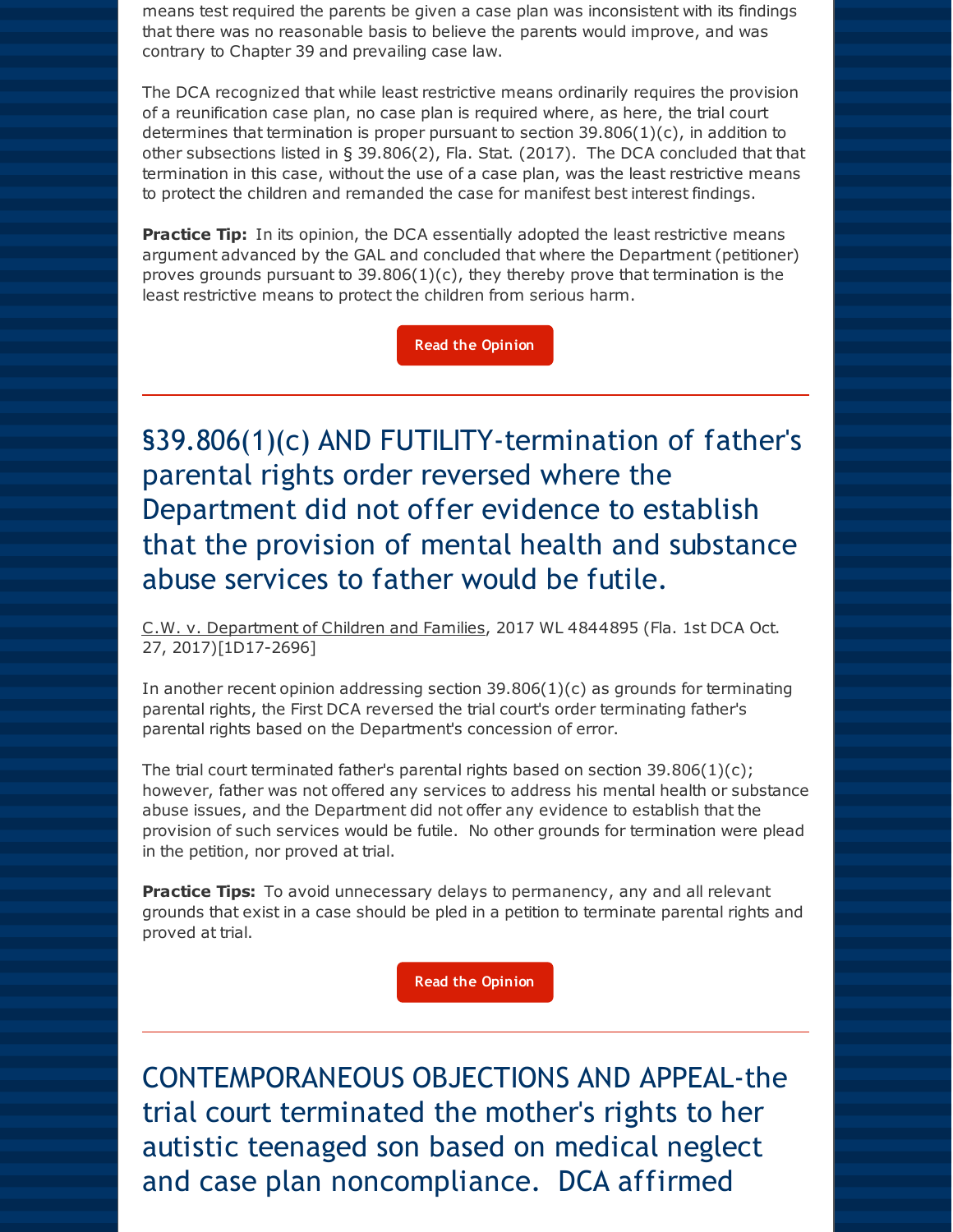### because the order was supported by the evidence and challenges were not preserved below.

E.S. v. Department of Children and Families, 2017WL4966896 (Fla. 4th DCA Nov. 1, 2017)[4D17-2183]

The Fourth DCA affirmed the order terminating mother's parental rights finding the record was replete with evidence to support the trial court's order and that any challenges to the admission of evidence were neither preserved for appellate review, nor supported by the record.

The Court noted its task was not to conduct a de novo review or reweigh the evidence. The trial court's thorough, well-reasoned, 55-page final judgment was supported by the record. The mother challenged the testimony of expert witnesses based on failure to review certain records in reaching their opinions. Those challenges were not preserved and, in any event, went to the weight of the evidence, not its admissibility. Similarly, the mother's claim that non-expert witnesses were allowed to give speculative expert opinions was neither preserved nor supported by the record.

**Practice Tips:** To raise an evidentiary error on appeal, an objection must be made at the trial when the alleged error occurred (contemporaneous objection rule). Failure to do so bars appellate review in the absence of a fundamental error that puts into question the validity of the trial itself.

**Read the [Opinion](http://r20.rs6.net/tn.jsp?f=001hOtncbYzkS2ab3wSqAd_hpYDzfl0Vt9HC0xawLBxJTclWGDt2fxpyklEvgkoLWPCgli_qO21jQA2CJHrf3p0BgNo0EobF_KUjfnth2dEJiEer1HUfQcMXGOFyERhtRhXNIf4kdBxQE--2lLDMqPbm15e1Ha5eD-GCSOWA7WZ8AHTqps--m1uL95vzgmY_-JovBUqN6nBp_hbkqf5yEnqUgfsewVA8jp3NuLauYTjEDaKLl2DckPFvw==&c=&ch=)**

IMPLIED CONSENT BY FAILURE TO APPEAR-mother's failure to appear at trial to terminate her parental rights was not due to "forces or circumstances beyond [her] control"; therefore, default by consent was proper.

C.R. v. Department of Children and Families, 225 So.3d 393 (2017)

Mother appealed the termination of her parental rights based on her failure to appear at trial, arguing that the trial court abused its discretion in entering a default consent (a/k/a/ implied consent by failure to appear) because she was unable to attend the trial due to circumstances beyond her control. The Fifth DCA disagreed, stated that mother chose to be absent, and distinguished the facts before it from those in  $E.A. v.$  Dep't of Child. & Fams., 894 So.2d 1049, 1052 (Fla. 5th DCA 2005), which was relied upon by mother.

**Read the [Opinion](http://r20.rs6.net/tn.jsp?f=001hOtncbYzkS2ab3wSqAd_hpYDzfl0Vt9HC0xawLBxJTclWGDt2fxpyklEvgkoLWPCMbaW9MUWaoMj5Zd0vvPVZGGtF7hX26PzcpZT4v2zBX0cUZMKpR9wvfnpFmsNpmG8CZLDRqQplC6Z7TlrooFFz01944Siu4gCpDdz9Eu3MQgRwG4SMGXMF2mjYK-pHhji2JsEVMZZb_D1aGYl62TUd4QxiifcAweRsVMG00qnFfM=&c=&ch=)**

39.521(3)(b) and 39.522(3) AND PERMANENT PLACEMENT WITH NON-OFFENDING PARENT-trial court erred by applying wrong statutory provision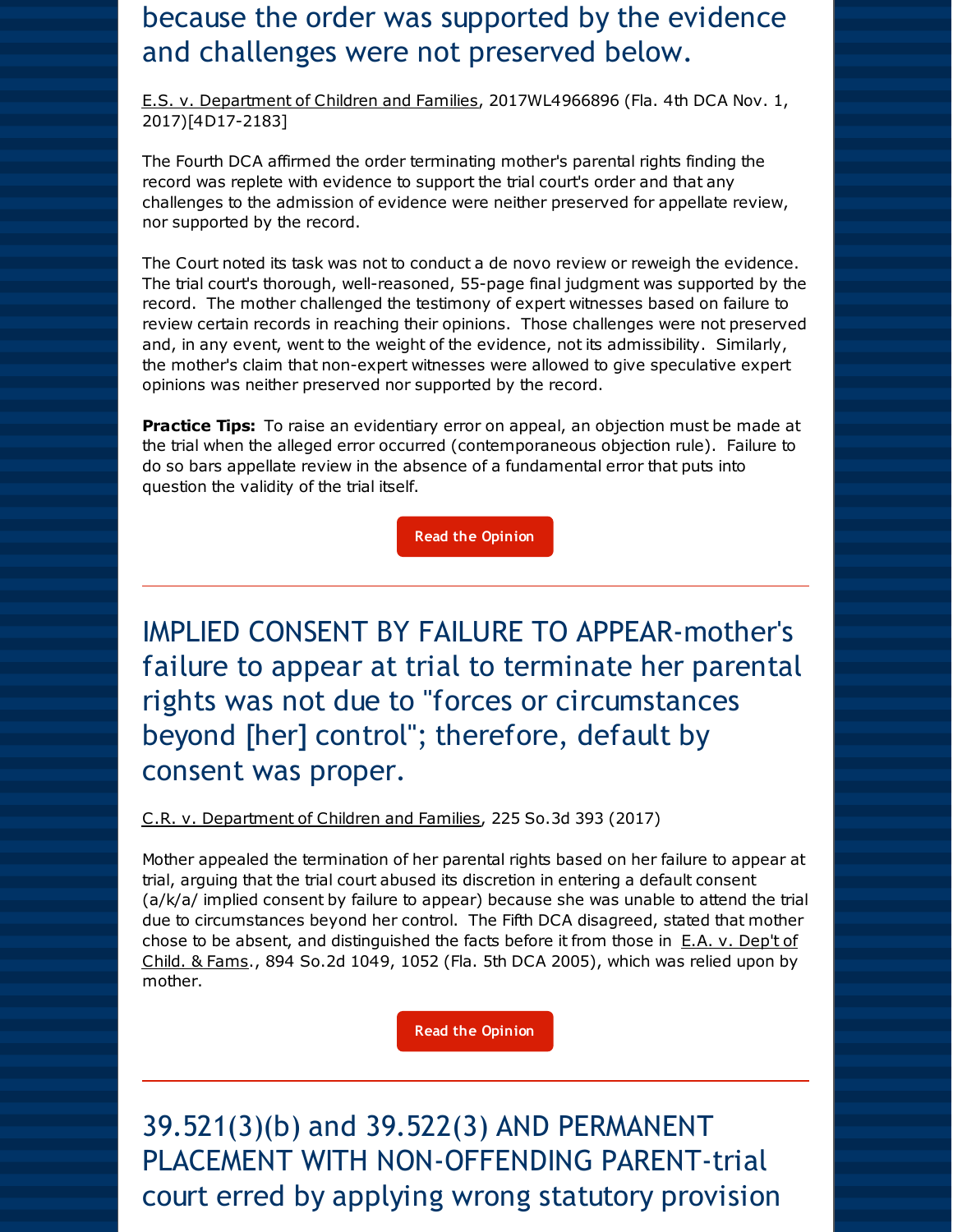### resulting in permanent placement of child with non-offending father without proper findings.

#### K.C. v. Department of Children and Families, 227 So.3d 783 (2017)

Mother appealed the trial court's order awarding permanent custody of her child to the non-offending Father by erroneously applying section 39.521(3)(b), Florida Statutes (2015), rather than section 39.522(3), although Mother had been diligently working on case plan with a goal of reunification.

Section 39.521(3)(b) addresses the appropriate placement for a child at disposition and allows the court to place a child with a non-offending parent under certain circumstances and with various conditions. Section 39.522(3) addresses postdisposition changes of custody in cases where the issue before the court is whether a child who is placed in the custody of one parent should be reunited with the other parent and requires, inter alia, a finding that the safety, well-being, and physical, mental, and emotional health of the child would not be endangered by reunification and that reunification would be in the best interest of the child.

Here, the trial court ordered Mother to comply with a case plan instituted in 2016 with the goal of reunification. Throughout the pendency of the case plan, the trial court held review hearings and found that Mother was working diligently toward the completion of the plan. Despite Mother's progress, the trial court subsequently gave Father permanent custody and closed the case, without making a finding that reunification with Mother would either endanger the child or not be in the child's best interest pursuant to section 39.522(3) of the Florida Statutes. Accordingly, the Fifth DCA reversed and remand the matter for an evidentiary hearing.

**Practice tip:** Under either provision, 39.521(3)(b) or 39.522(3), the trial court must make a finding regarding the best interest of the child.

**Read the [Opinion](http://r20.rs6.net/tn.jsp?f=001hOtncbYzkS2ab3wSqAd_hpYDzfl0Vt9HC0xawLBxJTclWGDt2fxpyklEvgkoLWPC5lzdVlXX7OiqXPtt3atr4OQPEpo6jucZRLMp2_DAy5a7AKXN35Jemefnov9In0RGeyqwKXh0hMg_xfMEJEgWxNsgOBGQuadXJuJsZgRi5_k_Pv5hlKWG1i2ukuJwxWp4dVtyVOnBUoJKQPU05xDRf6dovkIw8TVvB2BaBuNvSew=&c=&ch=)**

UNPLED GROUNDS AND IMPLIED CONSENTtermination of parents' parental rights pursuant to 39.806(1)(e) as to one child was improper since there was no adjudication of dependency and no case plan filed. DCA held unpled grounds were not tried by implied consent.

T.H. v. State, Department of Children and Families, 226 So.3d 915 (2017)

The Department filed a petition to terminate Mother's parental rights as to S.H. based on section 39.806(1)(b), (1)(c), and (1)(e) and based on section 39.806(1)(b) for Father. After the petition was filed, Mother gave birth to another child, T.D.H., who was sheltered and placed with his paternal grandmother. The Department filed a supplemental petition for termination of parental rights with respect to T.D.H., alleging a failure to substantially comply with the case plan under section  $39.806(1)(e)$  for both parents. The termination of parental rights was granted as to both children.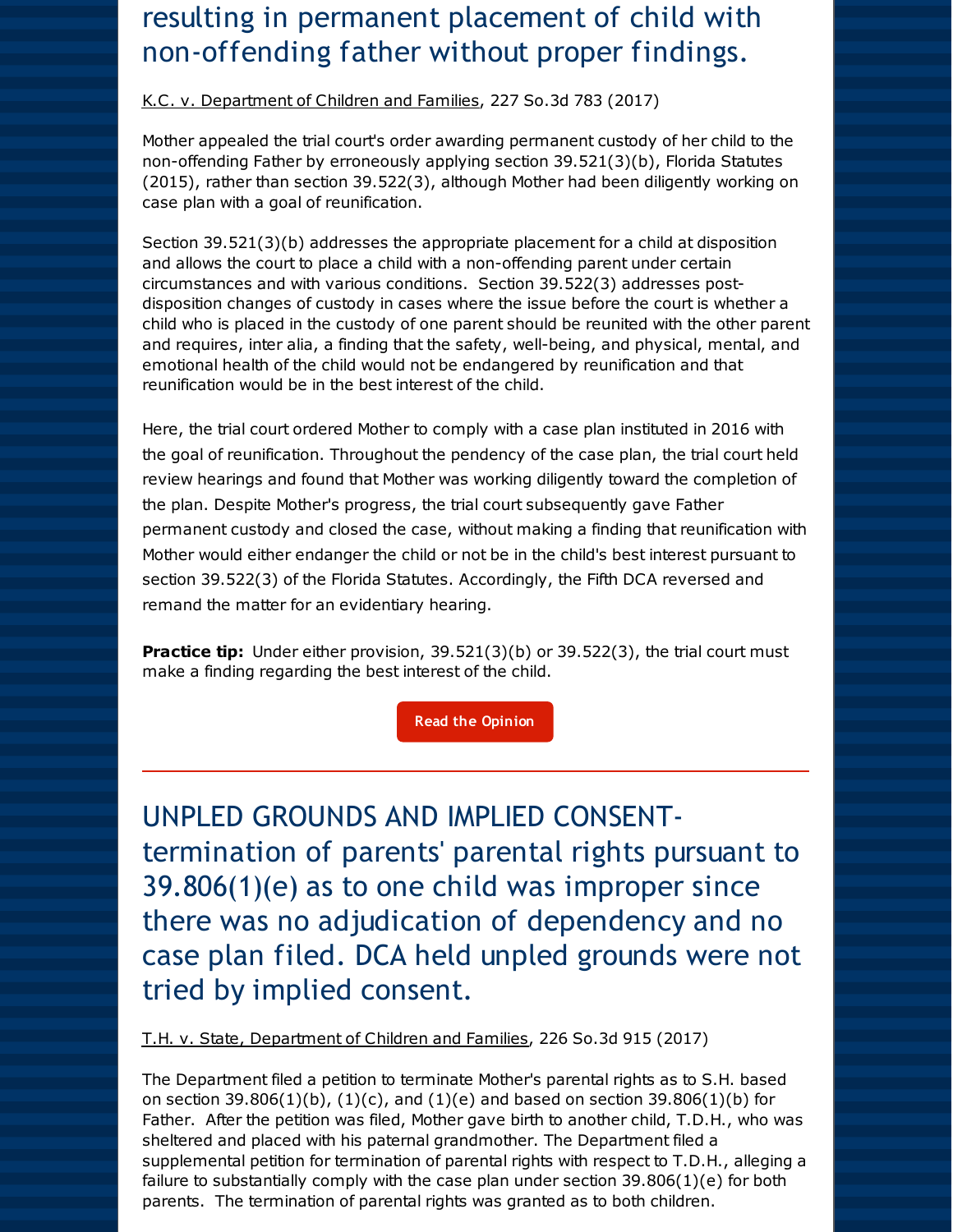The Mother and Father argued that the termination with respect to T.D.H. was error, as the Department did not plead a valid ground for termination. The Department and the Guardian Ad Litem conceded error, but argued that unpled grounds were tried by implied consent and established. The DCA disagreed and reversed the termination as to T.D.H. holding that the parents were not on notice that the court could terminate their parental rights as to T.D.H. based on unpled grounds.

**Practice Tip:** in addition to addressing the above, this opinion also provides a good factual analysis regarding abandonment pursuant to §39.806(1)(b).

#### **Read the [Opinion](http://r20.rs6.net/tn.jsp?f=001hOtncbYzkS2ab3wSqAd_hpYDzfl0Vt9HC0xawLBxJTclWGDt2fxpyklEvgkoLWPCAp1pKrJG2zDLDohNysUp5erwy2g5rRZdFDFuRla74ZmZPU7CP17ME1RSzmF3wxr5M1toaz2yCJeIMk8gRYCS9gIv1_rhXO7Xh8TCGUANBgGF0m_0r-f0ykbAP5mlaU-675hVdx2pQ8YLn89Bzb1QnP89TAswn2lplQ32-cJrn_Y-ZL93HbrzDA==&c=&ch=)**

DISESTABLISHINIG PATERNITY, PRIVETTE AND CHAPTER 742.18-Privette best interest inquiry applies only in contested cases where a child faces the threat of being declared illegitimate, and the legal father faces the threat of losing parental rights which he seeks to maintain. Section 742.18 of the Florida Statutes provides a mechanism by which a man may disestablish his paternity without the requirement that another putative father is willing to establish paternity.

#### L.G. v. Department of Children and Families, 227 So.3d 653 (2017)

L.G. was never married to the mother, but he acknowledged paternity on the child's birth certificate. During the dependency proceedings, L.G. petitioned to disestablish paternity based on newly discovered evidence-namely, a recent DNA test showing that he was not the biological father of the child.

The trial court denied the petition, ruling that it could not disestablish paternity unless another putative father was willing to "step in" and establish paternity. The trial court's ruling was based upon Department of Health and Rehabilitative Services v. Privette, 617 So.2d 305 (Fla. 1993), which held that before a blood test can be ordered to determine paternity in cases where the child is born legitimate, the trial court must find that the child's best interests will be better served by the blood test.

Upon the Department's confession of error, the Fourth DCA reversed noting that after Privette was decided, section 742.18 of the Florida Statutes was enacted, providing a mechanism by which a man may disestablish his paternity and avoid further obligation to support the child, without the requirement that another putative father must be willing to establish paternity. The DCA held that a **Privette** "best interests" inquiry applies only in contested cases where a child faces the threat of being declared illegitimate and the legal father also faces the threat of losing parental rights which he seeks to maintain. Neither situation applied in the instant case where the child was not born legitimate, and the legal father did not seek to maintain his parental rights.

**Read the [Opinion](http://r20.rs6.net/tn.jsp?f=001hOtncbYzkS2ab3wSqAd_hpYDzfl0Vt9HC0xawLBxJTclWGDt2fxpyklEvgkoLWPCJ8vnNIG4pyERdx-CJjf-fuqZUK1HkGBijaCP8JDVhi2l99yV9rS-t_j7aAOEeJreSYoDfbLuYw0Lpfu90-lWAuAGng2hN4MWimaTMd-6byZBEASwJDuhKN9wLDSI8nYmBKo7AO6_hKOQKVyejnFkV_6rzCkJfUs7DgUtaEYtbtxl58ipOgAhZw==&c=&ch=)**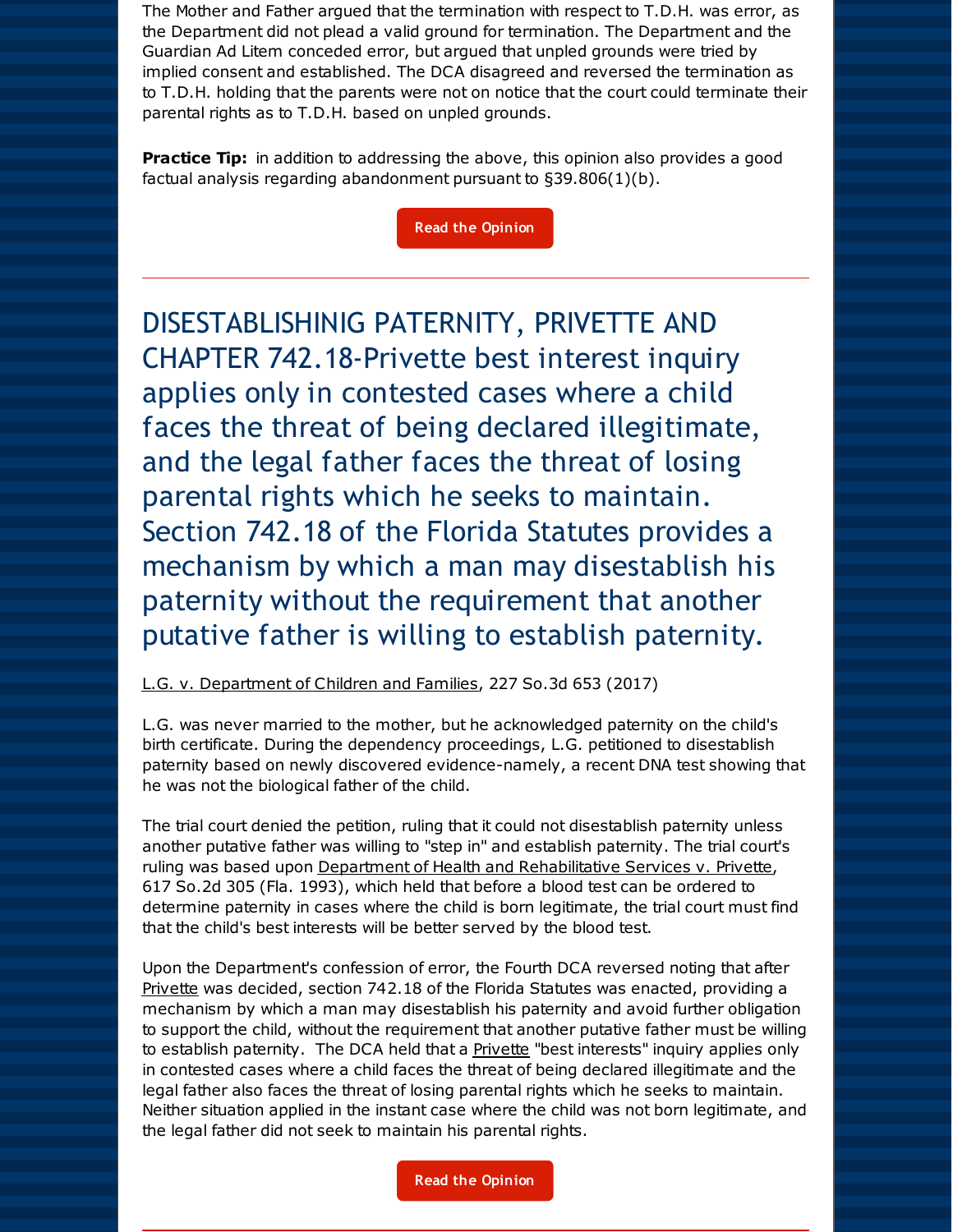## STANDING TO CHALLENGE PATERNITY-section 742.18, Fla. Stat. (2017) does not preclude an individual from challenging a paternity determination pursuant to section 742.10(4).

In Interest of Y.R-P., --- So.3d ---- (2017)

In a pending dependency proceeding with competing paternity claims, O.R., the biological father, filed a motion to disestablish paternity for J.R.-P., the purported father who was named as father on birth certificate. The trial court conducted an evidentiary hearing on O.R.'s motion where both DCF and the GAL supported O.R., contending that it was in the child's best interest to establish O.R.'s paternity and to disestablish J.R-P.'s paternity. The trial court agreed and disestablished J.R-P.'s paternity, determined that he was not a parent or party to the dependency proceeding, and dismissed him from the dependency case.

J.R.-P. appealed and challenged O.R.'s standing. Relying upon section 742.18, of the Florida Statutes, J.R.-P. argued that a biological father lacks standing to disestablish another's paternity and that he was the only person who could seek to disestablish his paternity. The Second DCA held that although section 742.18 provides a mechanism by which J.R-P. could have sought to disestablish his own paternity if he had been so inclined, it does not preclude a child's biological father from proceeding as a challenger. Specifically, section 742.10(4) opened an avenue for O.R. to challenge paternity.

Affirming the trial court's order, the DCA concluded that in the context of a chapter 39 proceeding, the child's best interest is the appropriate standard in deciding whether a biological father has standing to challenge paternity of a child born out of wedlock as between two males who were not married to the child's mother.

**Practice Tip:** Florida Rule of Juvenile Procedure 8.226(a) allows the trial court to conduct proceedings under chapter 742 either as part of the chapter 39, proceeding or in a separate action under chapter 742 of the Florida Statutes.

**Read the [Opinion](http://r20.rs6.net/tn.jsp?f=001hOtncbYzkS2ab3wSqAd_hpYDzfl0Vt9HC0xawLBxJTclWGDt2fxpyklEvgkoLWPCqx0VeGGk_Ktsgnt4vWmiMr5QgnnAaMsX3prdDI27gcX4CFRuGNYA39QRCKYyNe7xuUFMqU9HkjAc0r4wgeWHFDmsWnwSMSfm4-D9WZzYuhQ9yiGQ74RyOHF2_BlDVKwElmy_fku1keic2-DYclSCtg15sM5Z_riSyqJSqnEPYPRJPBrR8f1Q3XMGEXraMaxmcoj_CceNuC6aeVClqBIFiDQIPFmjjaKyc6pRtkb_Zdo=&c=&ch=)**

### Added Training to **[GuardianadLitem.org](http://r20.rs6.net/tn.jsp?f=001hOtncbYzkS2ab3wSqAd_hpYDzfl0Vt9HC0xawLBxJTclWGDt2fxpyoHy_Iy-YvHaL1oXOqeVHLj8gRPzd1y9vUS1HAZ0GG82vLRRfamEZPB6mOlYyKt6He8FC21U6KsKC6iaIrDzJt3T8ezlPGLWjA9b5lL2luxLJmV1mS2klekdAvoZx96RuQ==&c=&ch=)**

Availble on the Florida Statewide Guardian ad Litem website now are the following new additions:

Extended Foster Care and Related Issues



#### **Join Guardian ad Litem on the airwaves!**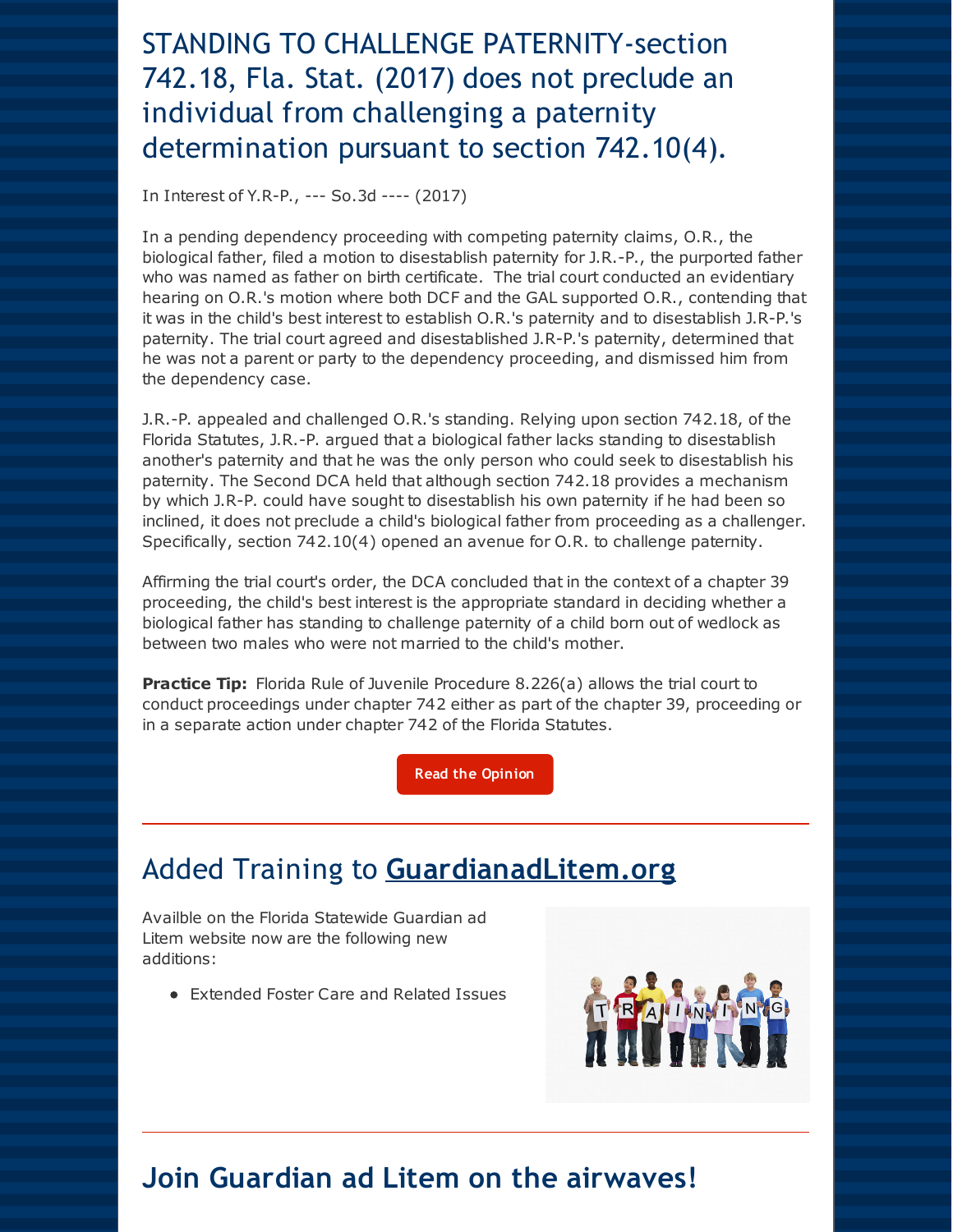GAL Executive Director Alan Abramowitz, Rep. Patricia Williams (foster mom & GAL volunteer) and Supervising Attorney Christine Meyer from Jacksonville will be the guests on WFSU's public affairs show "Perspectives," discussing our legislative agenda, the state of child welfare & how to help more children.

Tune in this Thursday, Jan 11 at 11 a.m.

Perspectives is broadcast LIVE on 88.9, WFSU-FM and wfsu.org. You can participate by calling 850-414-1234 or 800-926-8809. You can also e-mail your questions and comments to [perspectives@wfsu.org](mailto:perspectives@wfsu.org).

### **Highlights**

#### **JUVENILE LAW CERTIFICATION - A TOOL TO IMPROVE PRACTICE**

The Florida Bar Board of Governors approved the new certification area in Juvenile Law in 2014. Board certified attorneys must meet the following standards:

- $\bullet$  Practice law for a minimum of five years preceding the application date;
- Demonstrate substantial involvement and practical experience in juvenile law;
- Demonstrate by peer review reputation for special competence in juvenile law, and character, ethics, and reputation for professionalism;
- Satisfy juvenile law continuing legal education requirements; and
- Receive a passing grade on the examination required of all applicants, unless the applicant is eligible for a strictly limited examination exemption.

All board certified lawyers are evaluated for professionalism and tested for expertise. Certification recognizes attorneys' special knowledge, skills and proficiency in various areas of law and professionalism, as well as ethics in practice. It is the Florida Bar's highest level of evaluation of the competency and experience of attorneys by the Supreme Court of Florida.

The Statewide Guardian ad Litem Program is pleased to announce the following attorneys who are now board certified in Juvenile Law. We appreciate your commitment to excellence and your continued dedication to advocate on behalf of Florida's abused, abandoned and neglected children.

#### *Congratulations to:*

Brad Bobbitt Kathleen Clendining Troy Farquhar Sharlene Gianfortune Dave Gould Laura Klossner Sharon Hornett Liza Ricci Brittany Rutan

Please join us in congratulating the winners of the *Statewide GAL Annual Awards* for 2017. You can read more about these Superheroes at: **[Statewide](http://r20.rs6.net/tn.jsp?f=001hOtncbYzkS2ab3wSqAd_hpYDzfl0Vt9HC0xawLBxJTclWGDt2fxpyklEvgkoLWPCM4Nv9J3JyQgdQ2PMPKW5Qy1L_2F7scs2_ervIEGkFgK6LD4xwLqKY6aziase6WKNlowYdeDYFgcaUaRFJbPVK_S6WgxjLwMV7xRLPT4lX8kAK9Ahed1usx0Yxm0tD3t7&c=&ch=) Annual Awards**

*Audrey Schiebler Volunteer of the Year:* Christine Hoyne, Volunteer, 16th Judicial Circuit - Key West

*Non-Profit of the Year:* Speak Up for Kids of Palm Beach County - West Palm Beach